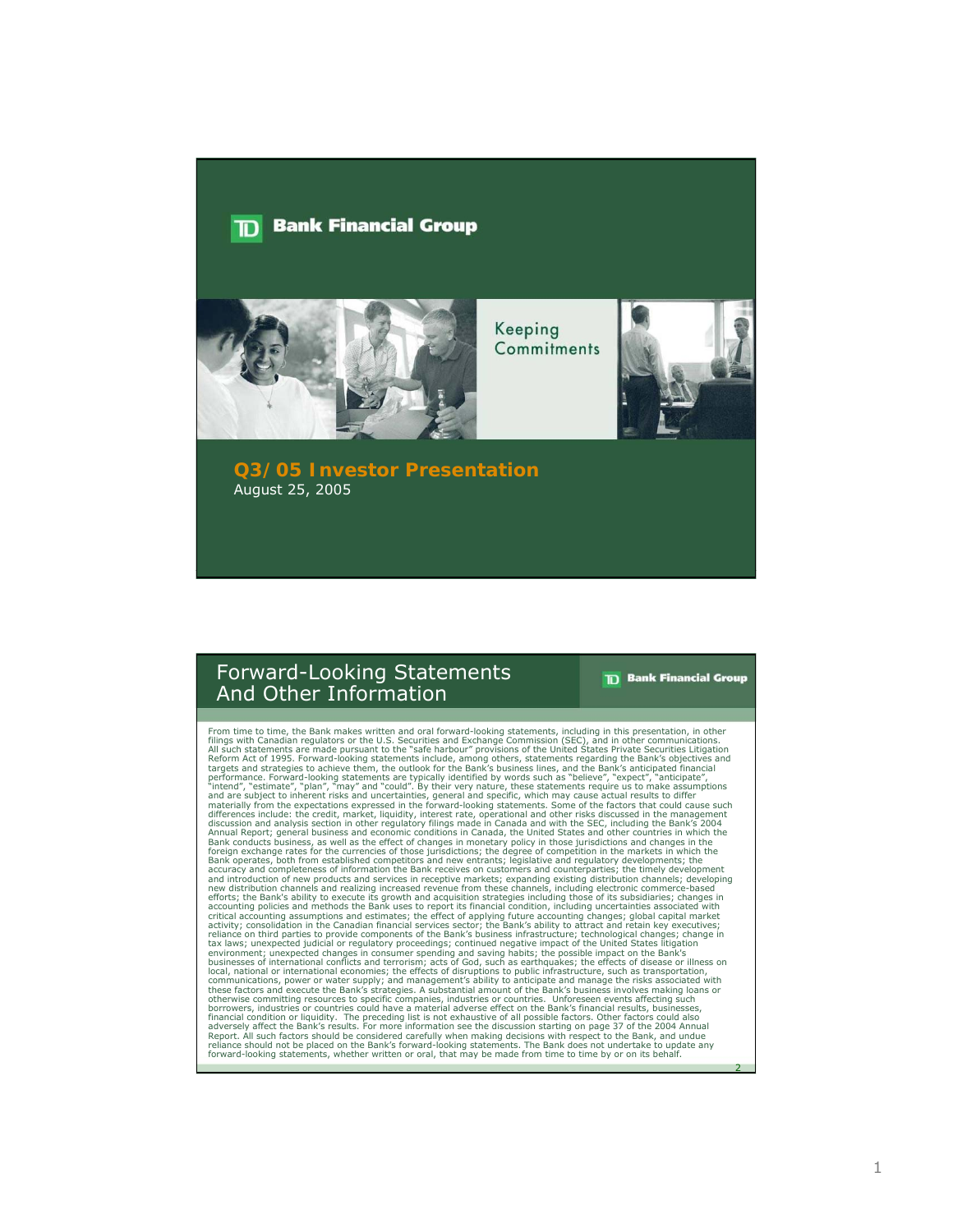

| Q3/05 Earnings Including<br><b>Items of Note</b>        |           |                          | <b>Bank Financial Group</b><br>m |   |  |
|---------------------------------------------------------|-----------|--------------------------|----------------------------------|---|--|
|                                                         |           |                          |                                  |   |  |
| <b>Amortization of Intangibles</b>                      |           | (MM)                     | <b>EPS</b>                       |   |  |
| Reported basis net income applicable to common shares   |           |                          | \$0.58                           |   |  |
| Amortization of intangibles (after-tax)                 |           |                          | 0.12                             |   |  |
| Net income before amortization of intangibles           |           | \$502                    | \$0.70                           |   |  |
| I tems of note included in above                        | (MM)      | Pre-Tax Post-Tax<br>(MM) | <b>EPS</b>                       |   |  |
| Corporate segment:<br>Non-core sectoral PCL recovery    | \$42      | \$23                     | \$0.03                           |   |  |
| Non-core sectoral tax benefit                           |           | \$30                     | \$0.04                           |   |  |
| AcG-13 impact                                           | \$(18)    | \$(12)                   | \$ (0.02)                        |   |  |
| Enron contingent litigation provision                   | $$$ (365) | \$ (238)                 | \$ (0.33)                        |   |  |
| Wholesale segment:                                      |           |                          |                                  |   |  |
| Wholesale restructuring charge                          | \$(15)    | \$(10)                   | \$ (0.02)                        |   |  |
| Related loss on exiting a structured products portfolio | \$ (46)   | \$ (30)                  | \$ (0.04)                        |   |  |
| <b>Excluding above items of note</b>                    |           |                          | <b>EPS</b>                       |   |  |
| Reported basis net income applicable to common shares   | \$0.92    |                          |                                  |   |  |
| Net income before amortization of intangibles           |           |                          | \$1.04                           |   |  |
|                                                         |           |                          |                                  | 4 |  |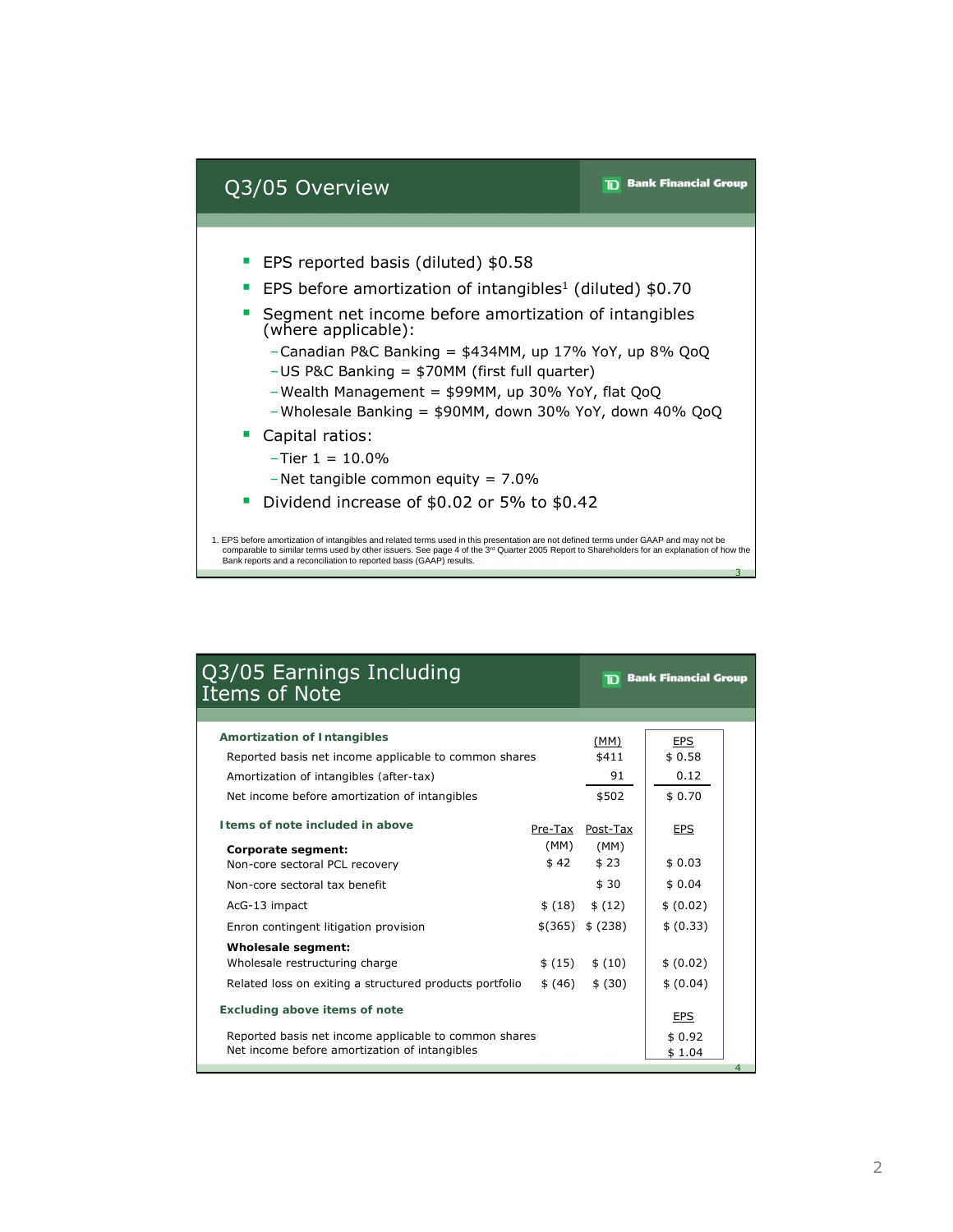

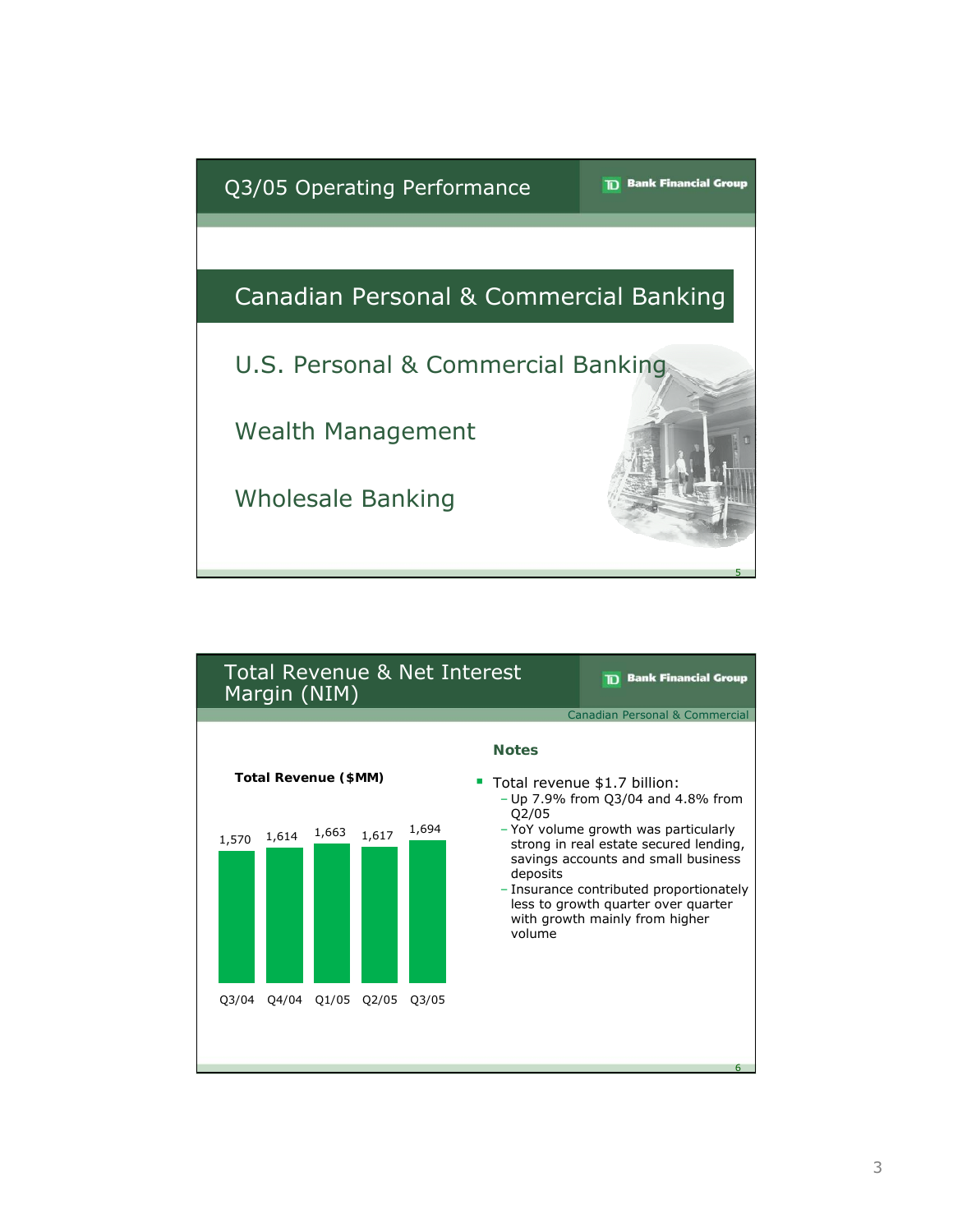

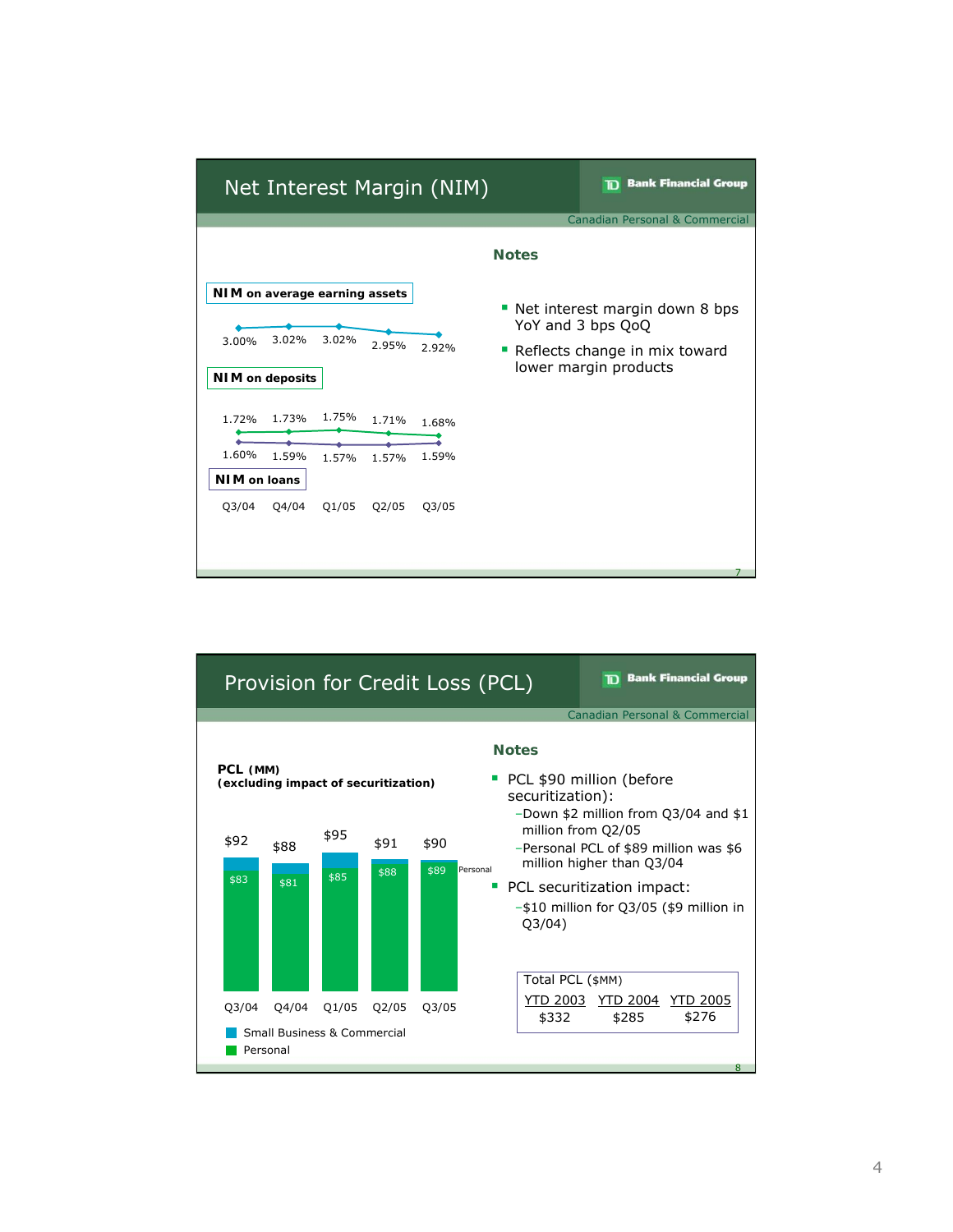

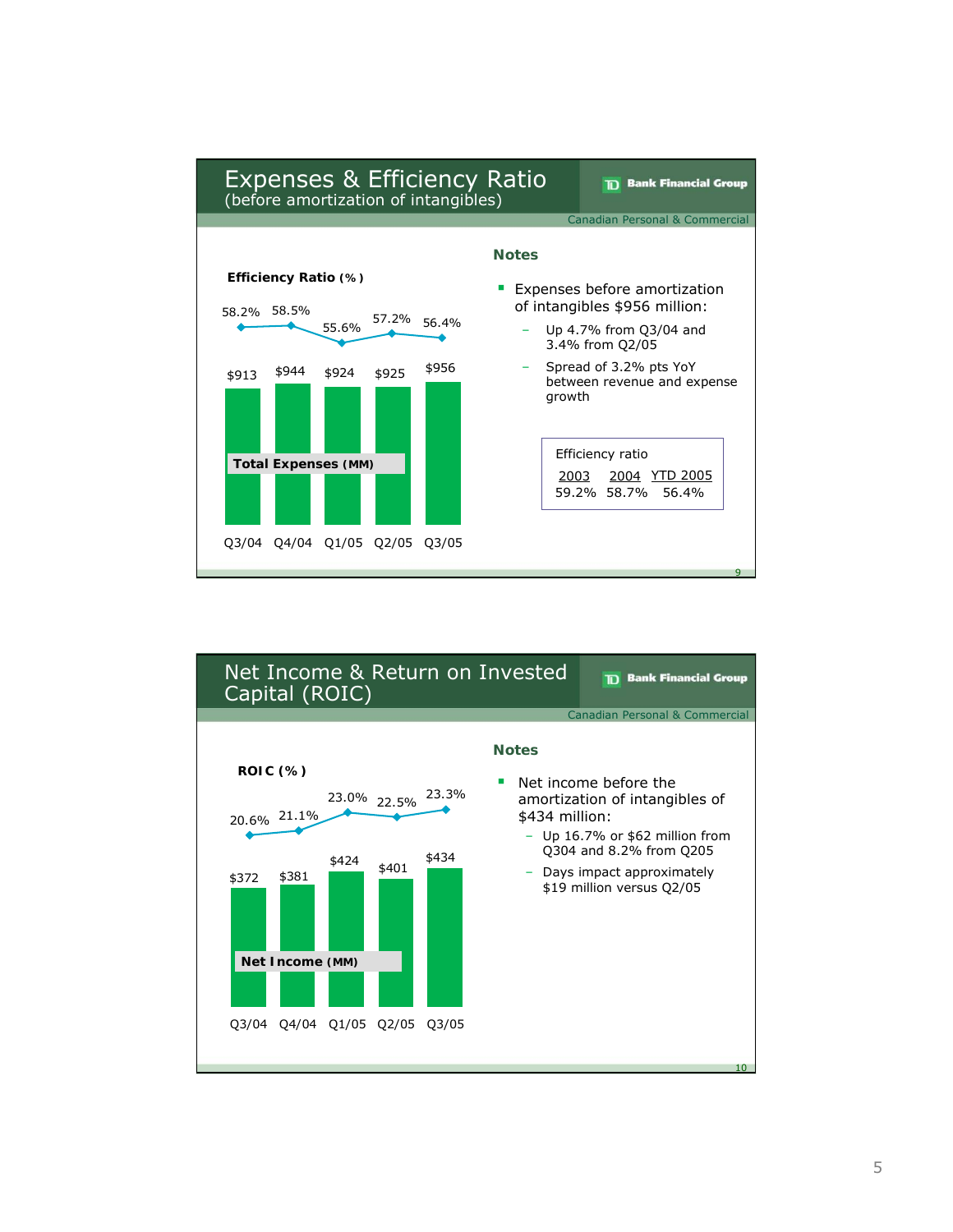

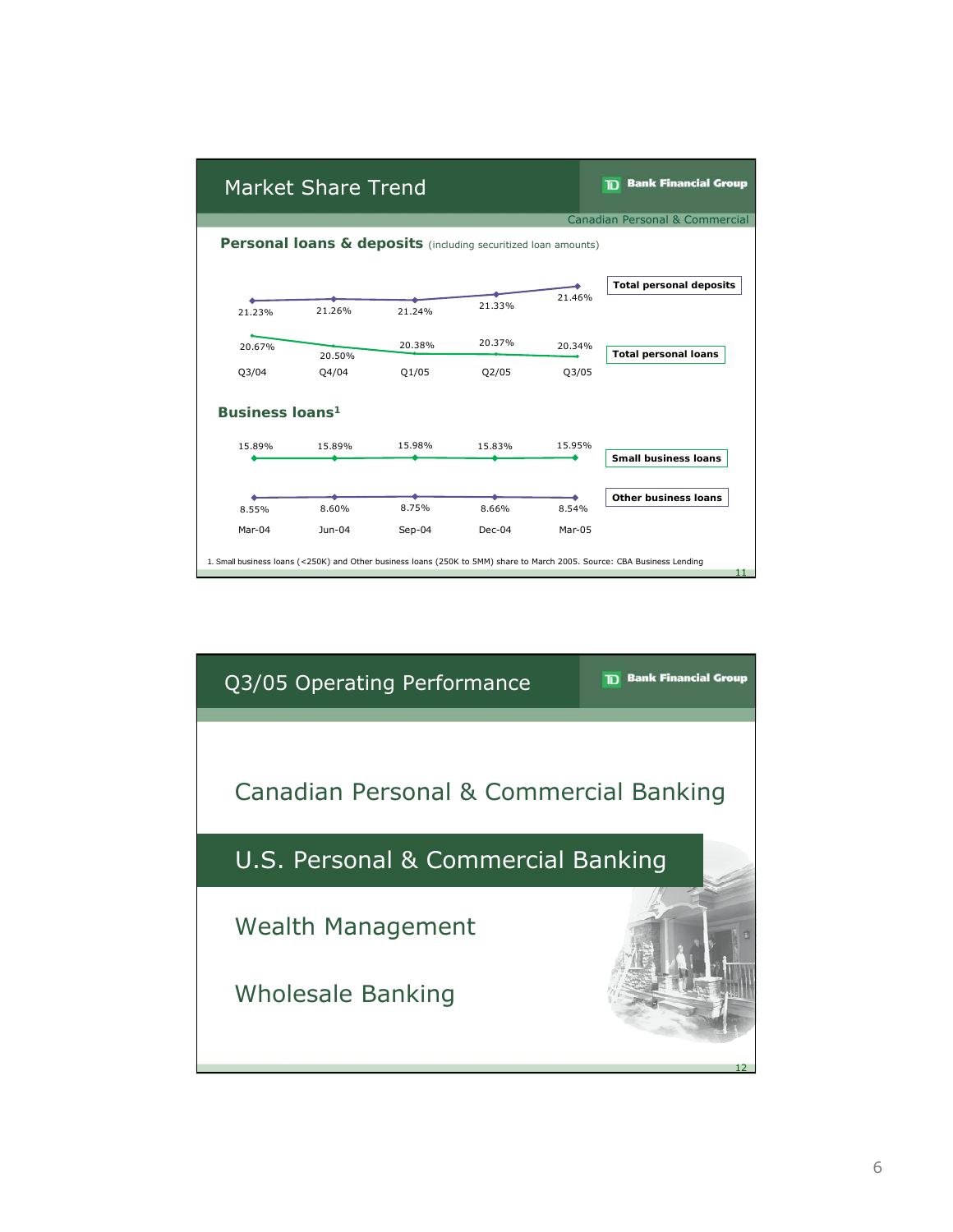## TD Banknorth

**TD** Bank Financial Group

U.S Personal & Commercial

| Results of Operations:<br>C\$MM | Q2/05    | Q3/05     |
|---------------------------------|----------|-----------|
| Net interest income             | \$<br>99 | 308<br>\$ |
| Other income                    | 39       | 141       |
| Total revenue                   | 138      | 449       |
| Provision for credit losses     | (7)      | 4         |
| Non-interest expenses           | 83       | 250       |
| Net income before taxes         | 62       | 195       |
| Income taxes                    | 22       | 67        |
| Non-controlling interest        | 21       | 58        |
| Net income                      | \$<br>19 | 70<br>\$  |
|                                 |          |           |
| Economic profit (loss)          | \$(20)   | \$ (43)   |
| Average Invested Capital        | \$5.1B   | \$5.0B    |
| Return on Invested Capital      | 4.5%     | 5.5%      |

#### **Notes**

- Q3/05 Q3/05 net income \$70MM and ROIC of 5.5%:
	- Solid commercial and consumer loan growth
	- Residential mortgage loans have declined slightly and this trend is expected to continue for the remainder of the year
	- Q2/05 results incorporate only one month of consolidated operation
		- − PCL recovery based on favorable loss factors replacing higher historical factors but partially offset by an extra month of funding costs

13

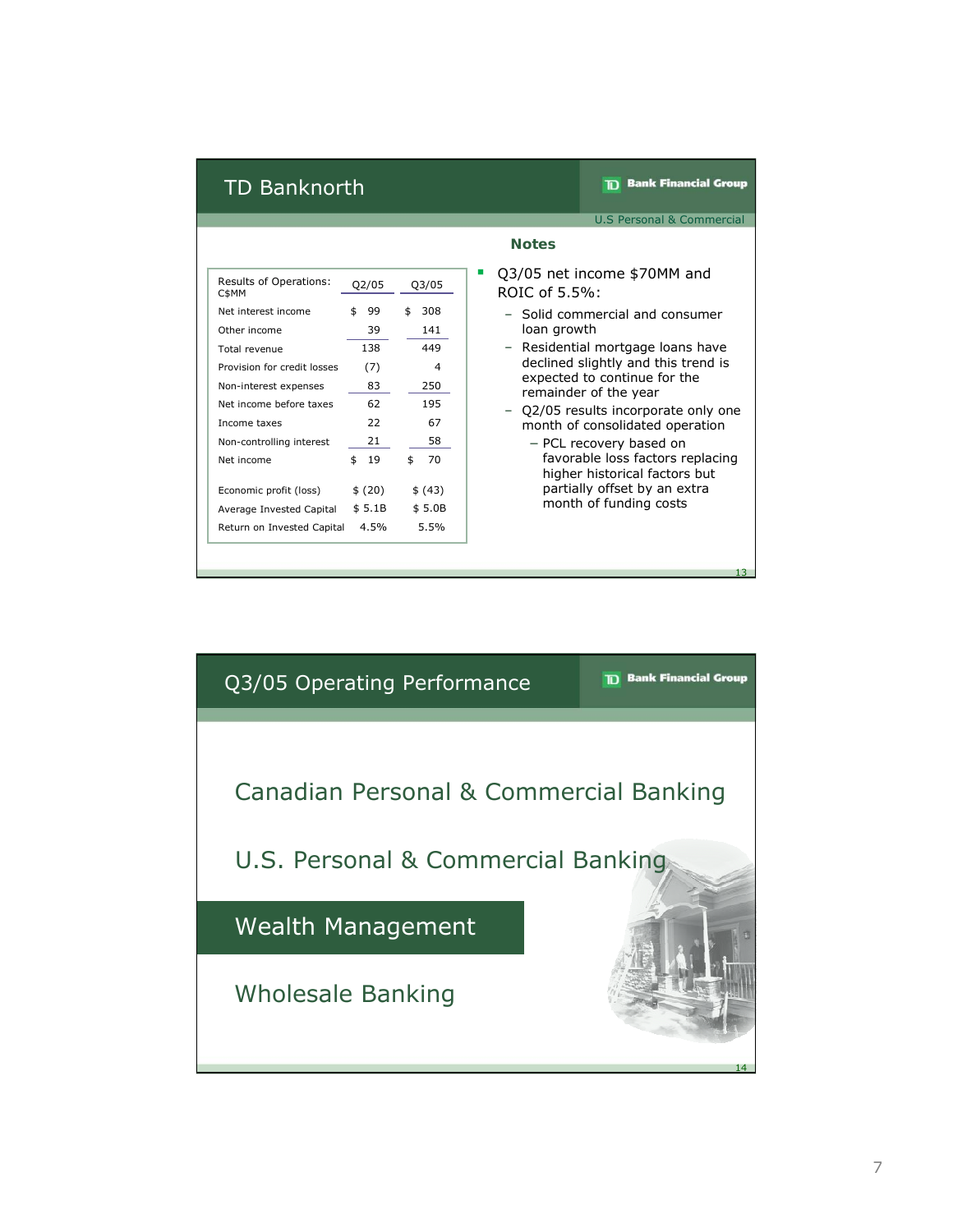

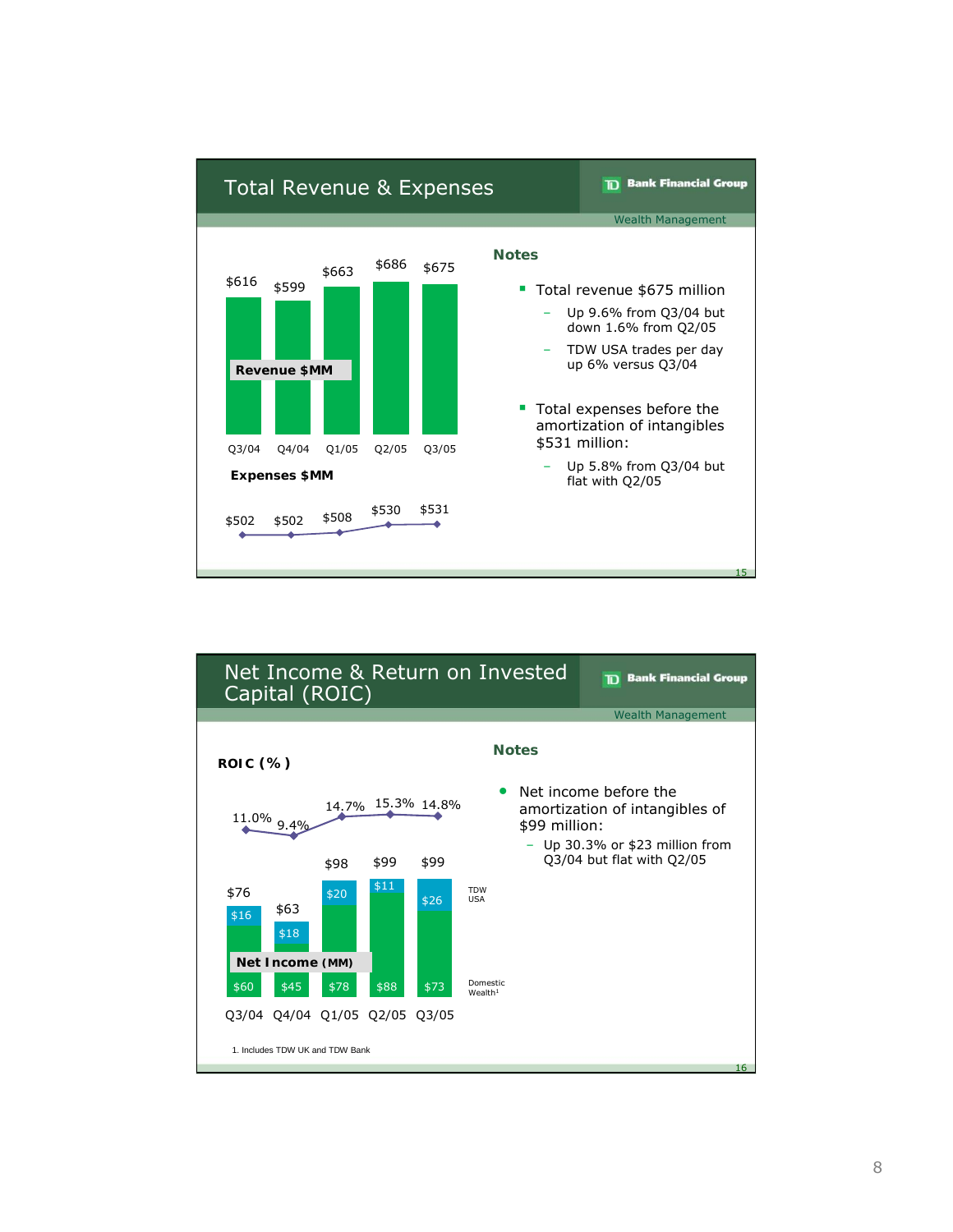| <b>Market Share Trend</b> |        |        |                          | <b>TD</b> Bank Financial Group |              |  |  |
|---------------------------|--------|--------|--------------------------|--------------------------------|--------------|--|--|
|                           |        |        | <b>Wealth Management</b> |                                |              |  |  |
| Long-term funds           |        |        |                          |                                |              |  |  |
|                           |        |        |                          |                                |              |  |  |
| 19.73%                    | 19.83% | 20.12% | 20.49%                   | 20.74%                         | <b>Banks</b> |  |  |
| 5.66%                     | 5.78%  | 5.87%  | 6.11%                    | 6.28%                          | Industry     |  |  |
| Q3/04                     | Q4/04  | Q1/05  | Q2/05                    | Q3/05                          |              |  |  |
| <b>Money market funds</b> |        |        |                          |                                |              |  |  |
|                           |        |        |                          |                                |              |  |  |
| 25.95%                    | 25.77% | 25.74% | 25.82%                   | 25.71%                         | <b>Banks</b> |  |  |
| 19.84%                    | 19.65% | 19.71% | 19.87%                   | 19.90%                         | Industry     |  |  |
| Q3/04                     | Q4/04  | Q1/05  | Q2/05                    | Q3/05                          |              |  |  |
|                           |        |        |                          |                                |              |  |  |

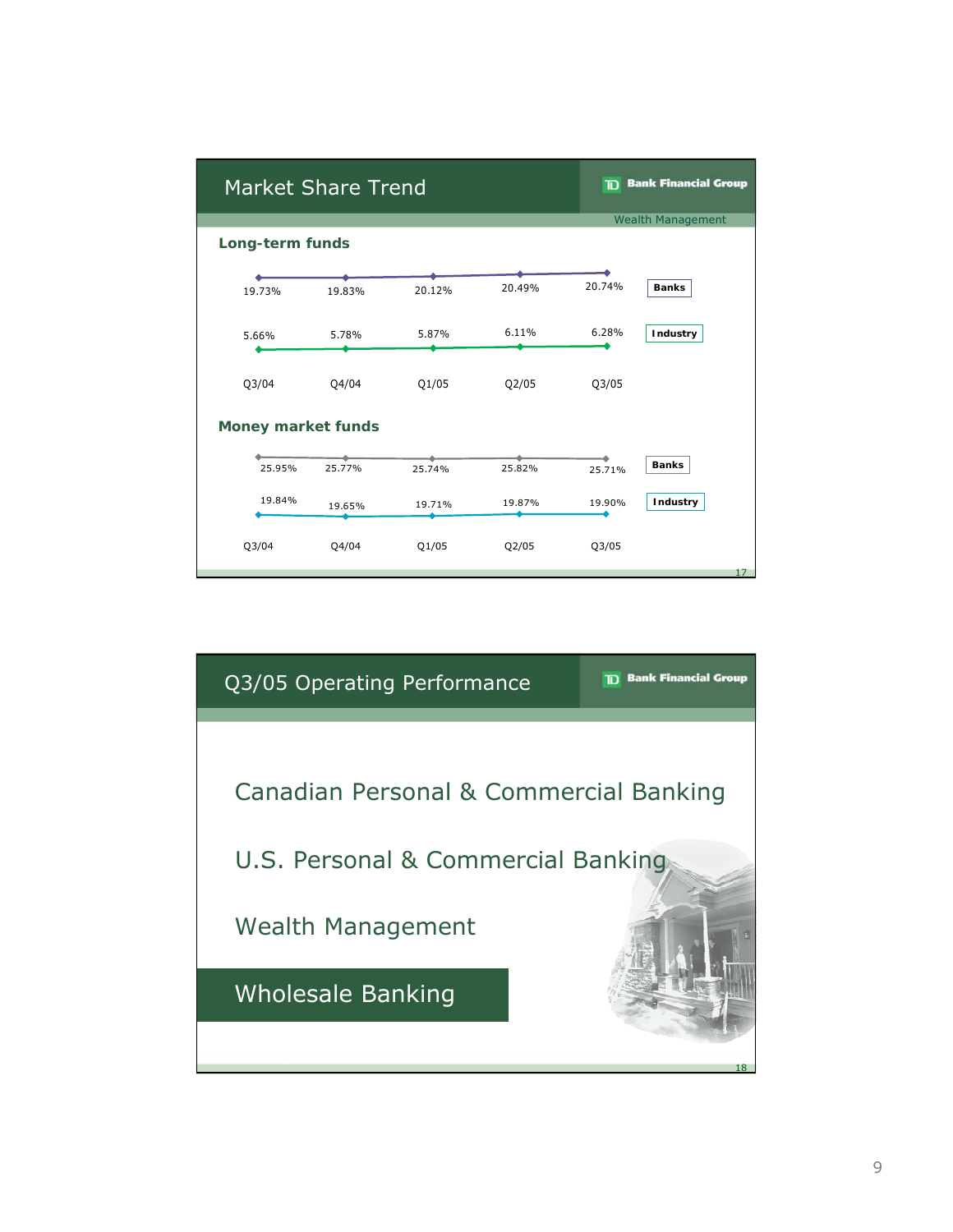

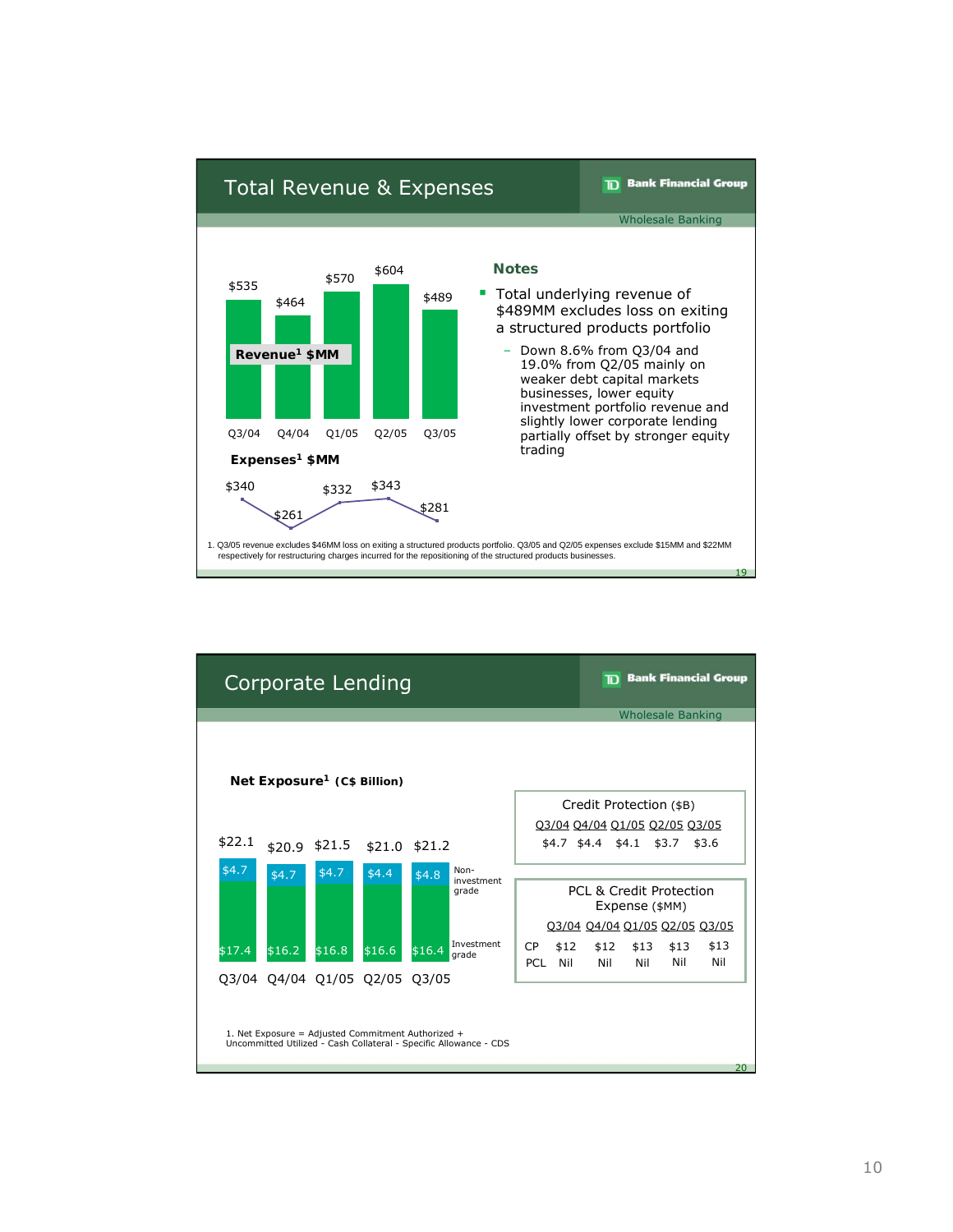